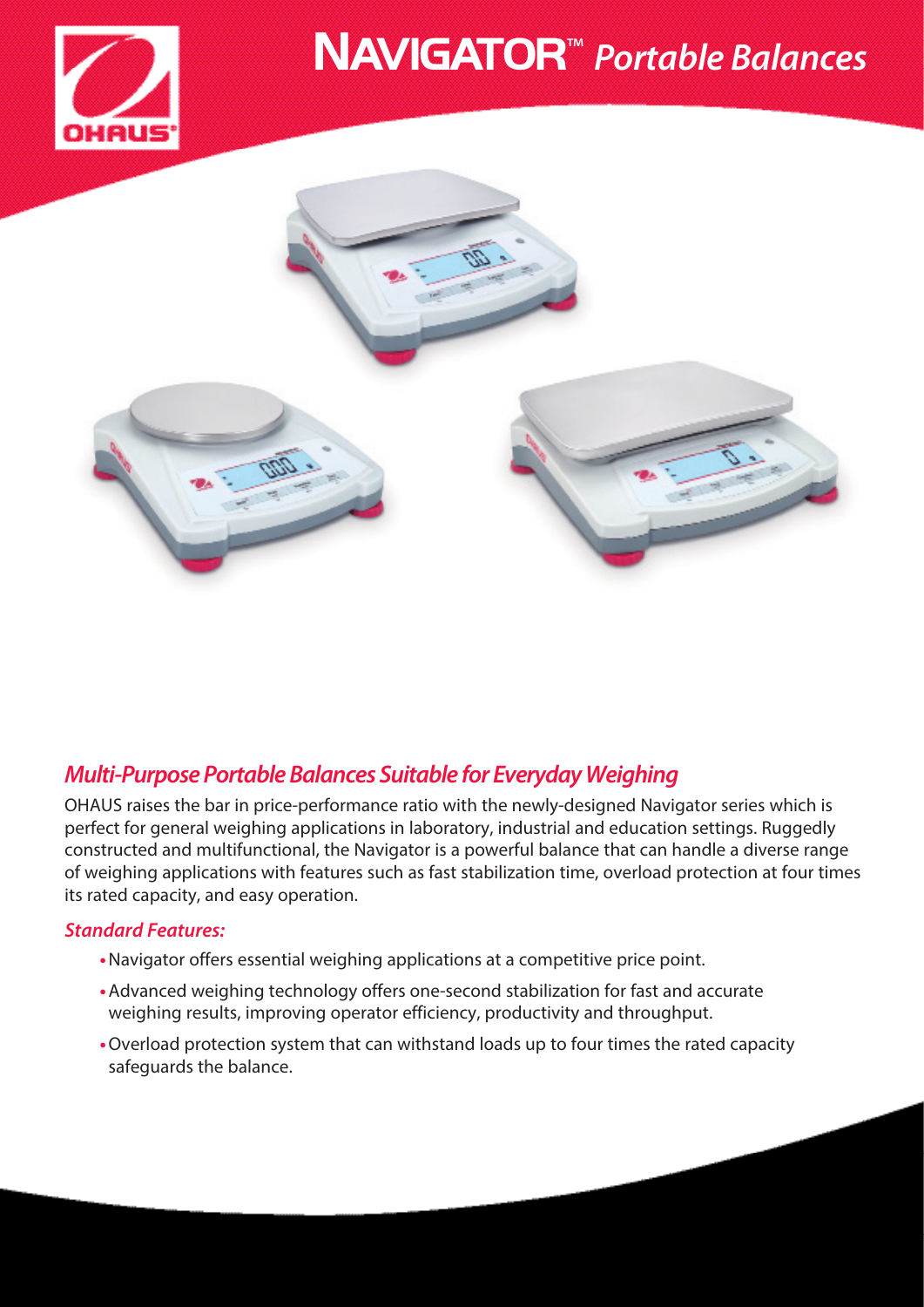# NAVIGATOR™ *Applications*

## **Education**

With an overload protection system which is rated at four times its capacity, the Navigator is ideal for demanding applications in the classroom such as parts counting, percent weighing, and checkweighing. The space-saving design (for NV models only) allows for stackable storage. Additionally, the Navigator's portability makes it ideal for experiments out in the field.

## **Laboratory and Research**

Designed to be easy to clean, precise and simple to use in laboratory environments. Simple set up and percent weighing mode make this the ideal solution for laboratory applications such as formulation, quality inspections, testing and experimentation.

## **Industry and Manufacturing**

Designed to be robust, fast and accurate for ideal use in light medium duty industrial applications, including paint and ink mixing, packaging, sampling and parts counting. Up to 400% safe overload enhances protection of internal components, with an ultra-fast, one-second stabilization time to improve operator efficiency and productivity.

## **Home Office, Commercial Business and Manufacturing**

Designed to be tough, portable and reliable for ideal use in shipping and receiving, home office and warehouse environments. Battery operation, counting and checkweighing modes also expand range of use for hobbies, inventory management, inspection and quality control. In addition, the Navigator NVT models are available EC Type approved (Class III) for commercial business or any applications requiring approval.

## **Food and Portioning**

Designed to be hygienic, low-maintenance and durable for ideal use in food service, portioning and pre-packaging. Weighing units such as kg, g, lb, oz, lb:oz, and percent and checkweighing modes enhance its usefulness in behind-the-counter, prep station and kitchen environments.







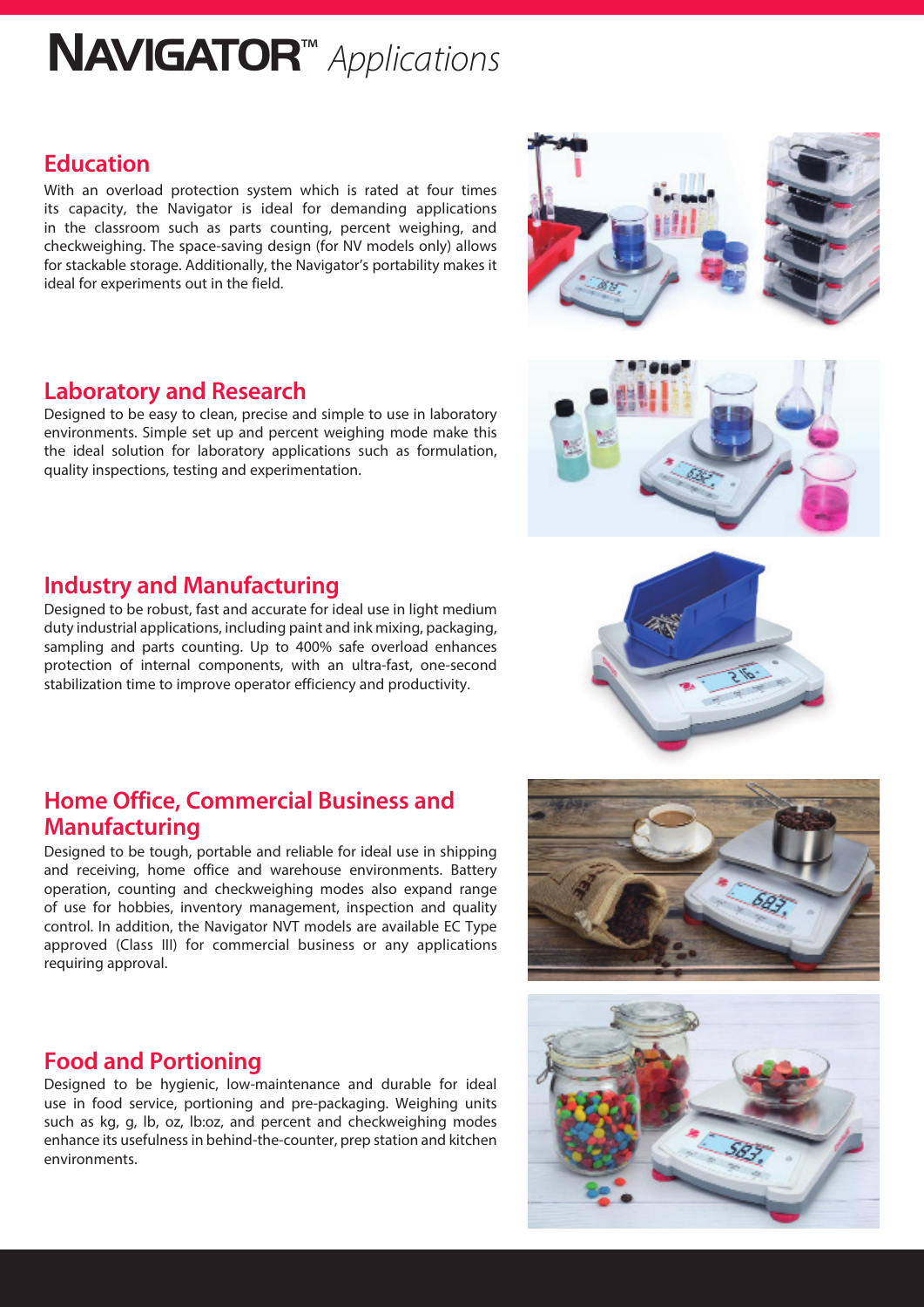# NAVIGATOR™ *Portable Balances*

| Model                                                 | <b>NV222</b>                                                                          | <b>NV422</b>                                           | <b>NV622</b>  | <b>NV221</b> | <b>NV621</b>  | <b>NV1201</b>                  | <b>NV2201</b>     | <b>NVT2201</b>  | <b>NVT4201</b>  | <b>NVT6201</b> | <b>NVT2200</b>             | <b>NVT6200</b> | <b>NVT12000</b> | <b>NVT22000</b> |
|-------------------------------------------------------|---------------------------------------------------------------------------------------|--------------------------------------------------------|---------------|--------------|---------------|--------------------------------|-------------------|-----------------|-----------------|----------------|----------------------------|----------------|-----------------|-----------------|
| Capacity (q)                                          | 220                                                                                   | 420                                                    | 620           | 220          | 620           | 1200                           | 2200              | 2200            | 4200            | 6200           | 2200                       | 6200           | 12000           | 22000           |
| Readability (g)                                       |                                                                                       | 0.01<br>0.1                                            |               |              |               |                                |                   |                 |                 |                |                            |                |                 |                 |
| Span Calibration<br>Mass*                             |                                                                                       | 200 <sub>g</sub><br>300q                               |               | 200q         | 300q          | 500q                           | 1000 g            |                 | 2000q           | 5000 g         | 1000a                      |                | 5000 g          | 10000 g         |
| <b>Linearity Calibration</b><br>Mass*                 | 100.<br>200q                                                                          | 200.<br>400 <sub>a</sub>                               | 300.<br>600 a | 100.<br>200q | 300,<br>600 g | 500 g,<br>1 <sub>ka</sub>      | $1$ kg,<br>$2$ kg | $1$ kg,<br>2 kg | $2$ kg,<br>4 kg | 3 kg,<br>6 kg  | $1$ kg,<br>2 <sub>ka</sub> | 3 kg,<br>6 kg  | 5 kg,<br>10 kg  | 10 kg,<br>20 kg |
| Stabilization Time (s)                                | 1                                                                                     |                                                        | 1.5           | $\mathbf{1}$ |               |                                |                   |                 | 1.5             |                |                            |                |                 |                 |
| Construction                                          | ABS housing and stainless steel pan                                                   |                                                        |               |              |               |                                |                   |                 |                 |                |                            |                |                 |                 |
| Calibration                                           | User-selectable external span or linearity calibration / Digital with external weight |                                                        |               |              |               |                                |                   |                 |                 |                |                            |                |                 |                 |
| <b>Tare Range</b>                                     | Full capacity by subtraction                                                          |                                                        |               |              |               |                                |                   |                 |                 |                |                            |                |                 |                 |
| <b>Weighing Units</b>                                 | g, kg, N, oz, ozt, dwt, lb, lb:oz, ct, grain                                          |                                                        |               |              |               |                                |                   |                 |                 |                |                            |                |                 |                 |
| <b>Application Modes</b>                              | Weighing, Parts Counting, Percent Weighing, Checkweighing                             |                                                        |               |              |               |                                |                   |                 |                 |                |                            |                |                 |                 |
| Power Requirement                                     | AC adapter (included) or 4 C batteries (not included)                                 |                                                        |               |              |               |                                |                   |                 |                 |                |                            |                |                 |                 |
| <b>Typical Battery Life</b>                           | 270 hours                                                                             |                                                        |               |              |               |                                |                   |                 |                 |                |                            |                |                 |                 |
| Temperature Range                                     | 10 °C to 40 °C at 10% to 85% relative humidity, non-condensing                        |                                                        |               |              |               |                                |                   |                 |                 |                |                            |                |                 |                 |
| <b>Storage Conditions</b>                             | -20 °C to 55 °C at 10% to 90% relative humidity, non-condensing                       |                                                        |               |              |               |                                |                   |                 |                 |                |                            |                |                 |                 |
| Communication                                         | RS232, USB, or Ethernet (available as accessories)                                    |                                                        |               |              |               |                                |                   |                 |                 |                |                            |                |                 |                 |
| Display Type                                          | Liquid Crystal Display (LCD) with backlight                                           |                                                        |               |              |               |                                |                   |                 |                 |                |                            |                |                 |                 |
| <b>Display Size</b>                                   | 20 mm digits                                                                          |                                                        |               |              |               |                                |                   |                 |                 |                |                            |                |                 |                 |
| Pan Size ( $W \times D$ )                             |                                                                                       | Ø 145 mm<br>$190 \times 144$ mm<br>$230 \times 174$ mm |               |              |               |                                |                   |                 |                 |                |                            |                |                 |                 |
| <b>Balance Dimensions</b><br>$(W \times D \times H)$  | $204 \times 230 \times 70$ mm                                                         |                                                        |               |              |               | $240 \times 250 \times 74$ mm  |                   |                 |                 |                |                            |                |                 |                 |
| <b>Shipping Dimensions</b><br>$(W \times D \times H)$ | $300 \times 250 \times 134$ mm                                                        |                                                        |               |              |               | $385 \times 335 \times 170$ mm |                   |                 |                 |                |                            |                |                 |                 |
| Net Weight                                            | 1 kg                                                                                  |                                                        |               |              |               | $1.5 \text{ kg}$               |                   |                 |                 |                |                            |                |                 |                 |
| Shipping Weight                                       | $1.5 \text{ kg}$                                                                      |                                                        |               |              |               | 2.3 kg                         |                   |                 |                 |                |                            |                |                 |                 |

\*Calibration Mass not included

## **Dimensions**